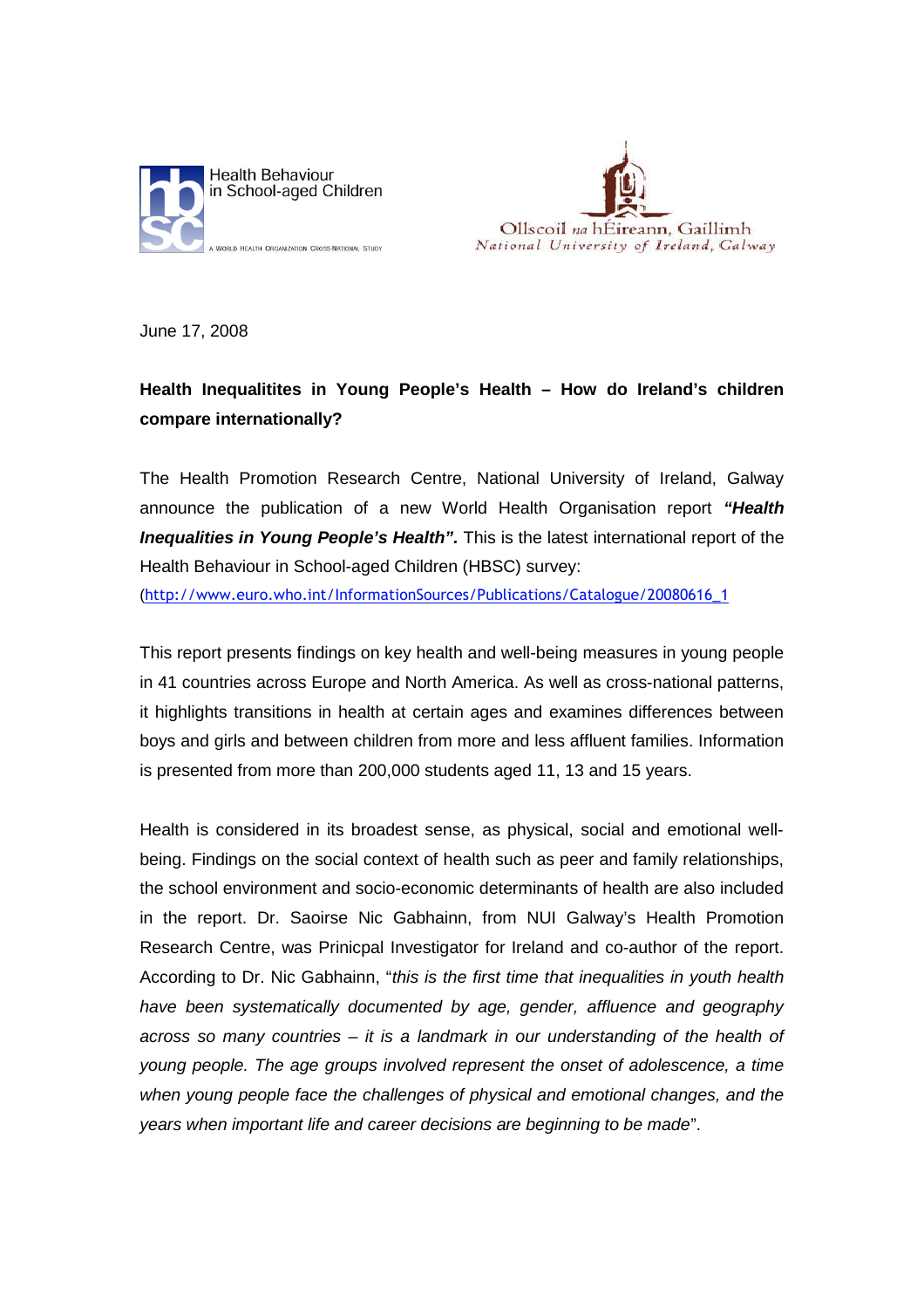In comparison to the other 40 countries across Europe and North America, Irish children rank highly on many positive health indicators, including physical activity (top 10) and breakfast eating (top 10) and report relatively low levels of health complaints (bottom 10) and medically attended injuries (bottom 10). We are also in the top five for number of close friends and for perceived school performance in all age groups. Children in primary school (11 year olds) are near the bottom of the league, with relatively low levels for some negative behaviours such as fighting (37th) and being bullied (33rd) and are also in the top ten countries for reported high life satisfaction.

Dr. Saoirse Nic Gabhainn says "*this is good news for Ireland, we have held on to our position near the top of the physical activity league, and have improved on sweets and soft drink consumption, as well as tooth brushing, where we had performed poorly in previous cross-national HBSC surveys*".

Irish rates of smoking and drinking have decreased since previous HBSC studies in 1998 and 2002. Irish 15 year olds are just average for smoking tobacco at least weekly (19%, rank 16th), and having been drunk at least twice (33%, rank 20th), and just above average for cannabis use in the last 30 days (9%, rank 12th).

Across Europe, including Ireland, consistent inequalities between children based on gender and family affluence are evident and will require further attention.

Gender: There are important gender differences, particularly in the older age groups. At age 15, boys are more likely than girls to eat breakfast (70% vs. 57%), undertake physical activity (27% vs. 13%), to have used cannabis recently (11% vs. 7%) and to have been fighting (19% vs. 7%). Boys are also more likely to spend time with friends in the evening (43% vs.33%), to have been injured (50% vs. 34%) and to get on well with their fathers (66% vs. 50%).

At age 15, girls are more likely than boys to report that they're doing well in school (71% vs. 61%), to feel supported by their classmates (65% vs. 53%), but to feel pressured by their schoolwork (60% vs. 47%). Girls report more health complaints (40% vs. 25%) and are more likely to think they are too fat (45% vs. 22%). In terms of health behaviours, girls are more likely than boys to eat fruit every day (39% vs. 29%), to brush their teeth at least daily (76% vs. 52%) and to diet (19% vs. 8%).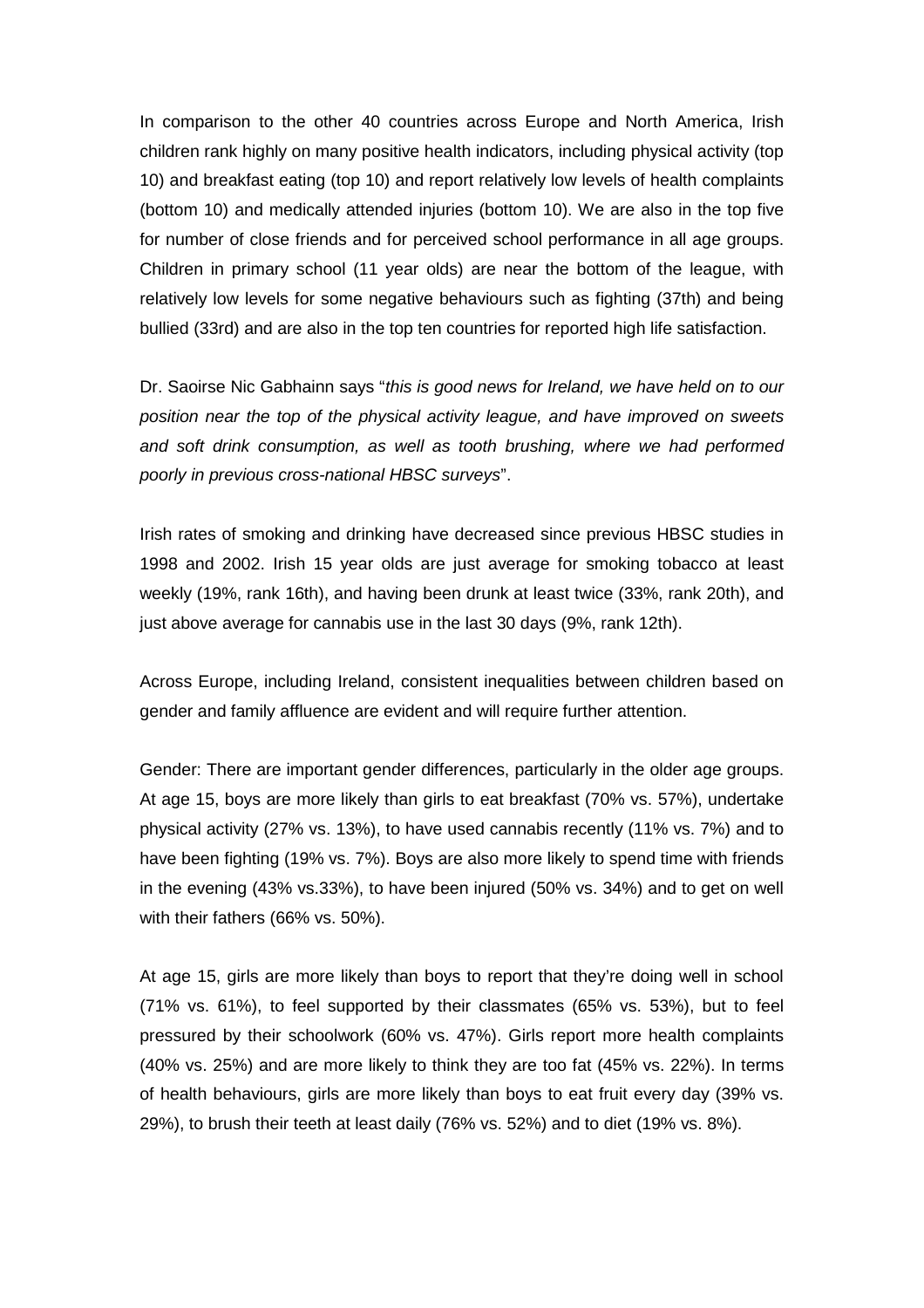Family Affluence: children from more affluent families have more positive eating patterns – they are more likely to eat breakfast, to eat fruit and less likely to consume soft drinks. More affluent children also report better relationships with their fathers and their friends and get on better in school. Those from less affluent families are more likely to smoke cigarettes, spend more time out at night with friends and watch more than the recommended 2 hours of television per day.

Minister for Health Promotion and Food Safety, Ms Mary Wallace T.D. said *"I welcome the publication of the International Report on the Health Behaviours of School-Aged Children (HBSC) Survey. The International Report contains a wealth of data on the health behaviours of children across 41 countries. The health and wellbeing of Irish children compares very favourably internationally. The study shows that all countries face challenges in relation to the health behaviours of their young population in such areas as diet, smoking, drinking alcohol and physical activity. The data published today will continue to inform policy and service development in the coming years."*

These findings illustrate that there is much work to be done in creating a level playing field for young people in Ireland and across Europe. The information in this report will prove vital to those developing policy, strategy and practice in the area of youth health. The HBSC team in NUI Galway will continue to work on analysing and understanding these patterns.

## **Notes for editors:**

HBSC Ireland is located in the Health Promotion Research Centre at the National University of Ireland, Galway. The HBSC Ireland team is led by Dr Saoirse Nic Gabhainn, Principal Investigator, Dr. Michal Molcho, Deputy Principal Investigator and Dr Colette Kelly, Survey Manager. HBSC Ireland is supported by the Health Promotion Policy Unit and the Office of the Minister for Children in the Department of Health and Children.

Ireland has been involved in the International World Health Organisation – HBSC study since 1994 and this is the third international report that has included data from Ireland. Previous reports in 2000 and 2004 included 28 and 35 countries respectively.

Further details on HBSC Ireland, including previous reports and factsheets are available from [www.nuigalway.ie/hbsc](http://www.nuigalway.ie/hbsc). Further information on the International network of researchers is available from [www.hbsc.org](http://www.hbsc.org/). The international co-ordinator of the WHO-HBSC study is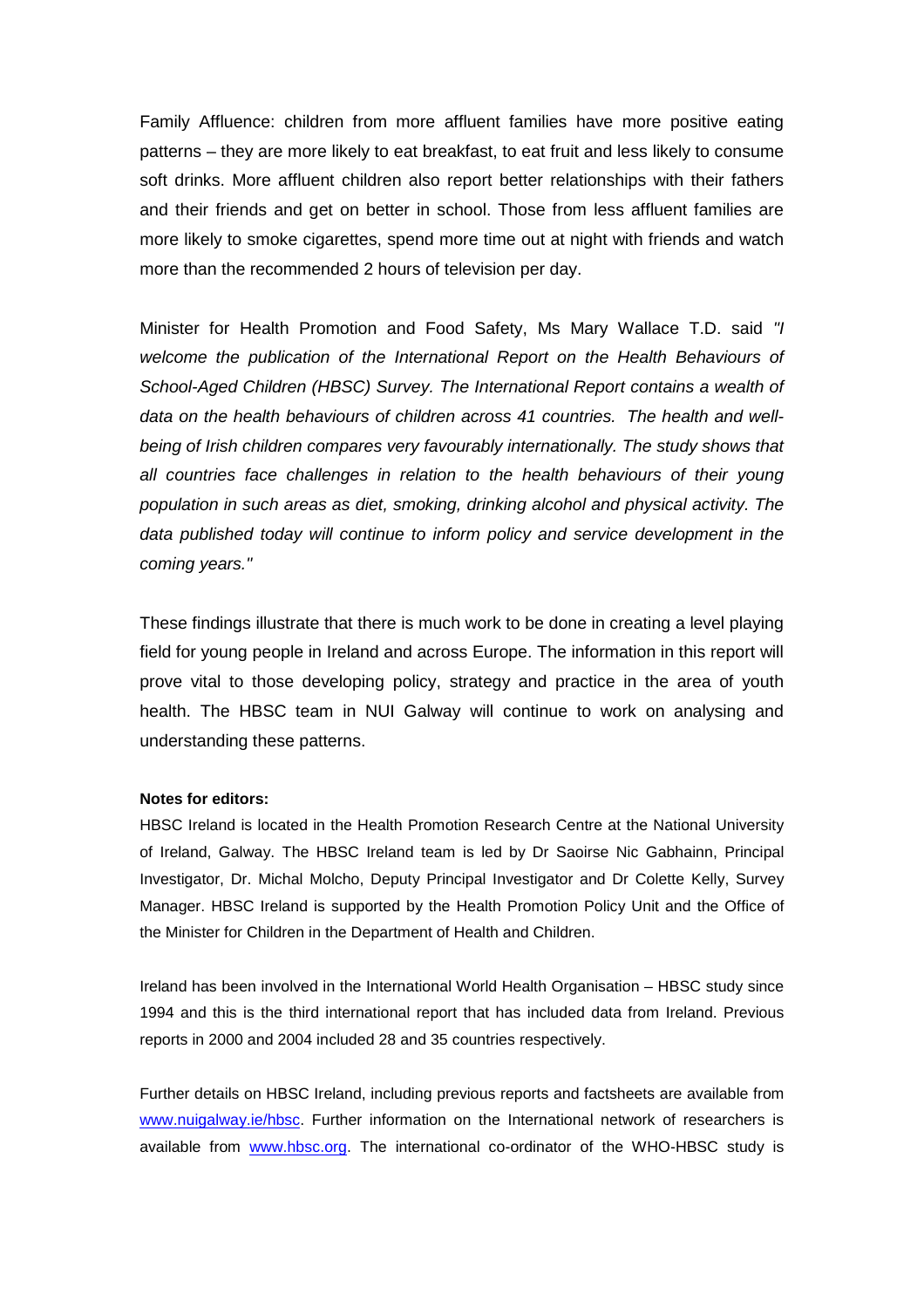Professor Candace Currie of the Child and Adolescent Health Research Unit at the University of Edinburgh.

HBSC Ireland would like to thank all 337 Irish schools that took part and most especially all the children and parents who consented and agreed to take part.

| Dr Saoirse Nic Gabhainn          | Dr Michal Molcho           | Dr Colette Kelly                                         |
|----------------------------------|----------------------------|----------------------------------------------------------|
| Senior Lecturer and PI,          |                            | Lecturer and Deputy PI, NUI Senior researcher and Survey |
| NUI Galway                       | Galway                     | Manager, NUI Galway                                      |
| 091-493093                       | 091-493668                 | 091-493186                                               |
| 086-8585177                      | 086-8596845                | colette.kelly@nuigalway.ie                               |
| saoirse.nicgabhainn@nuigalway.ie | michal.molcho@nuigalway.ie |                                                          |